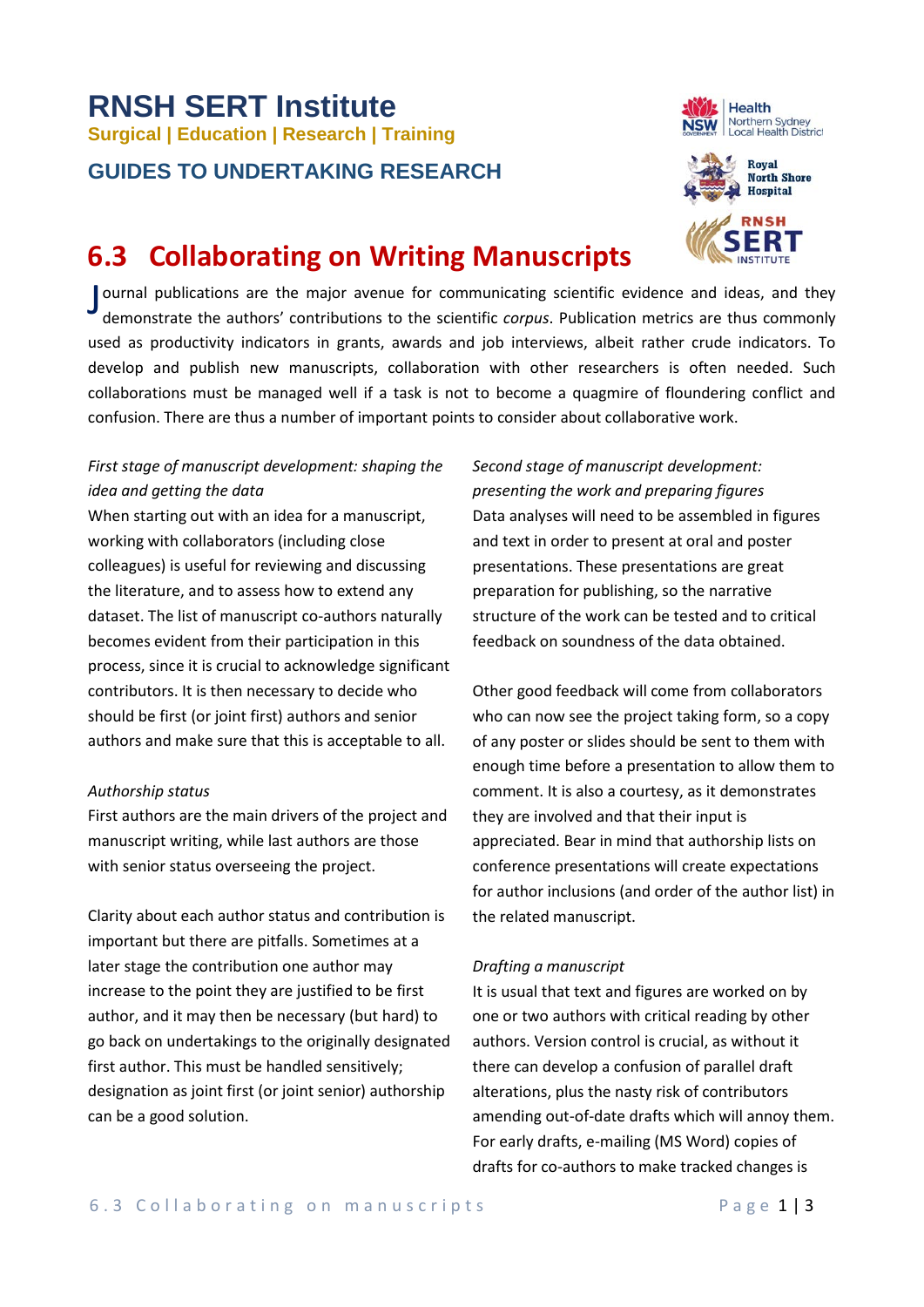good, but there are also good online options such Google Docs or Overleaf.com that allow simultaneous editing. It is best not to perform major surgery on a draft while others are busily working on it. Note that among manuscript development issues, a thorny one can be deciding which points should be put in the Introduction and which in the Discussion section; if in doubt put it in the Discussion to avoid the Introduction being overly long.

*Authorship etiquette in manuscript writing* It should go without saying that the main manuscript author should treat other co-authors with proper consideration. This includes clarity over their roles, and treating their edits and amendments seriously. Requests for input from other authors should give them time to respond before deadlines; an unexpected request sent late on Friday for an early Monday morning deadline is not respectful. It is also important to actively acknowledge the contributions of particular authors that have put in effort.

It is usually difficult for inexperienced writers to accept criticism without being defensive. After working long and hard the new writer gets emotionally attached to their creation. Experienced writers know a near-Buddhist lack of attachment is best. There is also the Dunning-Kruger Effect which, paraphrased for the context, is that inexperienced writers have yet to learn enough about writing to understand just how awful their scientific prose really is. A trusted mentor, or a senior colleague whose irate opinions cannot be ignored are good ways to fix this problem if it arises.

#### *Plagiarising text*

A major point to remember is that plagiarising others is always bad, unacceptable and easily detectable and, hence, always embarrassing. However, it may be reasonable take a short piece of text by a good writer to recast and refashion in your own words.

#### *Permission*

With manuscript done, always get permission from all authors before journal submission. Failing to do this really is a cardinal sin. Usually a first or last author is designated 'Corresponding' author(s) and this author is responsible journal contact tasks; note that in some circles, being corresponding author carries extra status.

#### *Research ethics and collaborators*

This is a huge subject, summarised thus: be honest, be open, be scrupulous and always do things in good faith. Do not cut corners on this. Make sure data and data analysis is correct and get it checked by others. If you suspect the ethics of a co-author or data supplied by them, seek mentor advice before the problem snowballs. If something is wrong do not delay to deal with it. Make certain of ethics committee approval for the work has been obtained before any study is undertaken – ethics approval numbers will be needed for journal submission, and it may not be approved retrospectively.

# *Third stage of manuscript preparation: finalising the manuscript*

Once structure, narrative and data is done at last, finalising it all in a publishable draft can be surprisingly long-winded. Almost everyone (even those most experienced) underestimate this, sometimes hugely. This is due to the need to inspect the work from every angle, and it is common to find major data issues only with writing underway, e.g., a vital control group not included, or a minor section that has become major starts to wilt under the increased scrutiny. Get co-authors to help with this process, as that extra brainpower is needed to spot problems before peer-reviewers do.

Do not submit a manuscript without appropriate collaborator input, thinking that the journal reviewers will provide all the appropriate suggestions to get the manuscript past; that approach never ends well. Read, read and read again the manuscript and do not be afraid to make